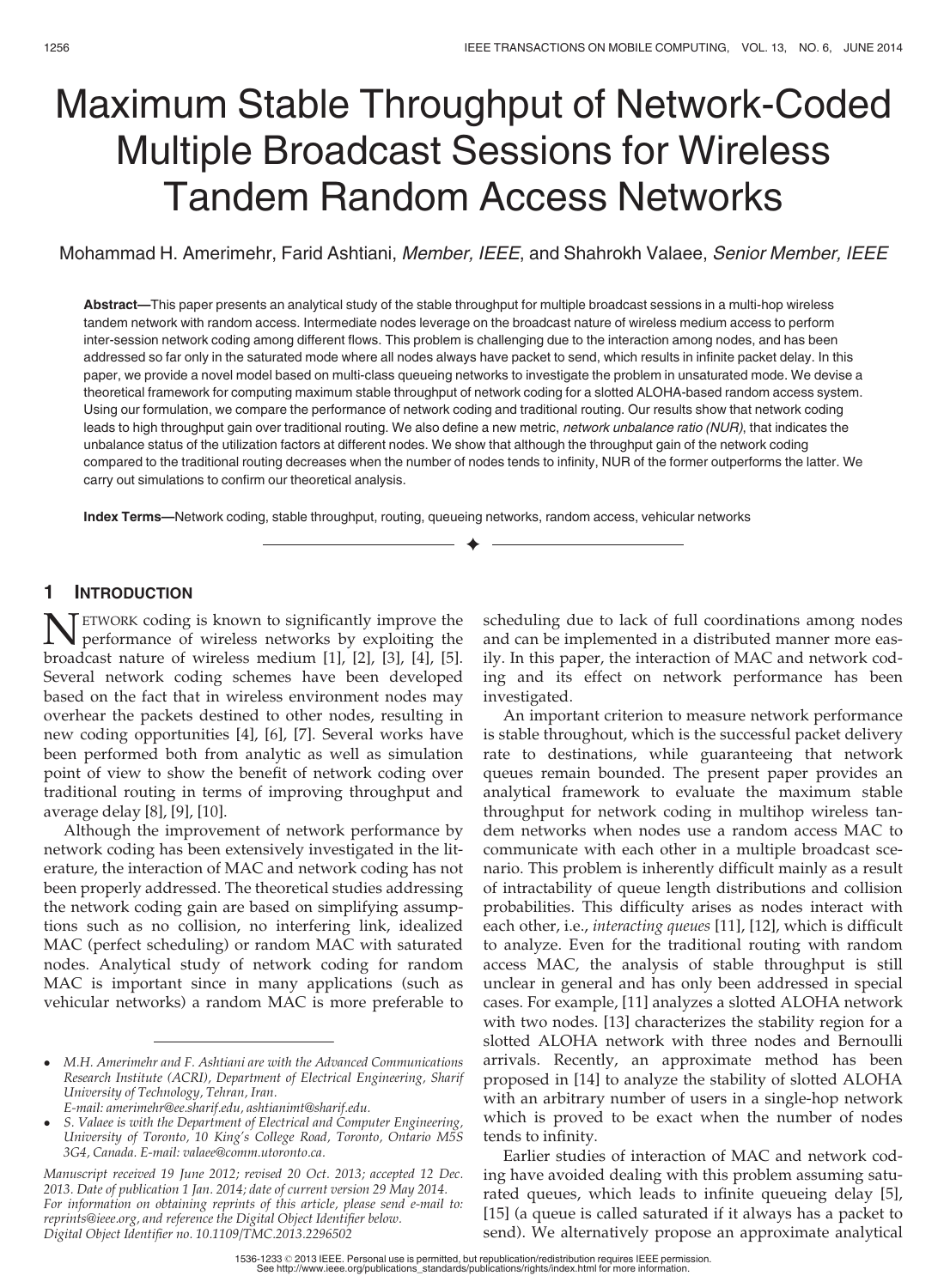model based on multi-class open queueing network to analyze the unsaturated scenario. In our approach, we focus on the rate of packet arrival and departure, rather than the detail of arrival and departure processes. Therefore, we consider the steady state long term behavior of the nodes. We exploit our analytical approach to evaluate the performance of network coding and compare it with the traditional routing. We also evaluate the performance of the network asymptotically when the number of nodes goes to infinity. In order to obtain a deeper sense of the difference between network coding and traditional routing, we define a new metric that indicates the amount of unbalance among nodes. In fact, network coding shows the importance of suitable traffic sharing among nodes in a tandem network. Finally, we will show the validity of our analytical approach by simulations.

Our work is motivated by many applications such as vehicular networks and ad hoc networks, where distributed methods are preferable and random access method is more applicable. One application of the proposed scenario is content distribution in vehicular networks in which an access point wants to distribute a content among vehicles. Recently, network coding has attracted much interest for content distribution in vehicular networks [16], [17], [18], [19]. For example, by using the benefit of both network coding and wireless symbol-level diversity, [16] devises a novel scheme to distribute a popular content among vehicles in a lossy wireless network.

The main contributions of this paper can be summarized as follows.

- 1. We propose an analytical framework based on multiclass queueing network. We model fundamental processes involved in network coding, i.e., packet combining and packet multicasting to be able to include them in a queueing network model.
- 2. We apply the above model to derive the maximum stable throughput of a tandem wireless network with random medium access. Based on the proposed analytical model, we compare network coding and traditional routing and show the performance gain of the network coding in our scenario.
- We investigate the limiting behavior of network coding and traditional routing in our scenario and show that when the number of nodes goes to infinity two methods behave similarly.
- 4. We define a new metric for the network, which evaluates the efficiency of symmetric packet generation status at all wireless nodes. The new metric identifies when some nodes saturate (reach the border of instability) how far the other nodes are from saturation. We will show that in network coding this metric is higher, which indicates that by suitable asymmetric packet generation we are able to obtain higher throughput.

The remainder of this paper is organized as follows. A summery of related works is presented in Section 2. Section 3 describes the network scenarios and the main idea of our proposed method. Section 4 describes the basic modeling principles in detail. Section 5 provides the system model and performance analysis. The analysis of asymptotic performance is developed in Section 6. Section 7 addresses the extension of the proposed method to erasure channels. We present the numerical results and simulations in order to show the performance and accuracy of our analytical approach in Section 8. Finally, Section 9 summarizes the main results and discusses possible extensions of the proposed schemes.

## 2 RELATED WORK

The problem of broadcasting from a source to multiple destinations is addressed by many researchers. For instance, an analytical model has been presented in [8] to derive average delay and throughput for random linear network coding (RLNC) with erasure channels. [20] and [21] investigate data broadcasting to multiple destinations over erasure channels. They propose a queue-based dynamic network coding policy and derive the maximum stable throughput. [22] considers a single source-destination communication over a time division duplexing (TDD) erasure channel, where a sender transmits coded data packets back to back using RLNC, before receiving feedback from the receiver. They have optimized the number of coded packets in order to minimize the delay.

The performance of network coding among different flows has also been investigated in the literature. Basically, a network of multiple nodes is considered, where one or more source nodes tend to send information to one or more destinations via multihop transmissions. [23] derives an upper bound for throughput when network coding is applied in a tandem network exploiting CSMA/ CA. Their analysis is based on the assumption that all nodes are backlogged. Sengupta et al. [9] address the multiple unicast problem in a wireless network with arbitrary topology and error free channels with constant capacity and provide the throughput analysis. In [10], the authors characterize the butterfly network with constant capacity links and address achievable rate regions for data multicast under specific QoS requirements. In [15], the authors consider a similar topology as in [23] while the neighbor nodes are randomly deployed with Poisson point process and analyze the end-to-end throughput in a CSMA/CA network with saturated traffic. A wireless tandem network is also investigated in [5] where each node tends to send data to all other nodes via a multihop fashion. They derive maximum throughput region for saturated multicast traffic in a tandem network with random access MAC. They also provide analysis for both saturated and unsaturated cases when perfect channel access scheduling is applied.

Johnson et al. [24] have developed an analytical framework for a unicast session in a multi-hop wireless tandem network based on a random access MAC protocol. They have derived the end-to-end throughput by applying the stability condition of queueing networks. The scenario considered in our paper can be considered as an extension to [24] where multiple sources intend to send packets to all others. We apply network coding to combine multiple flows in order to enhance total throughput. It is worth mentioning that the proposed modeling approach can be easily adopted for multiple unicast sessions.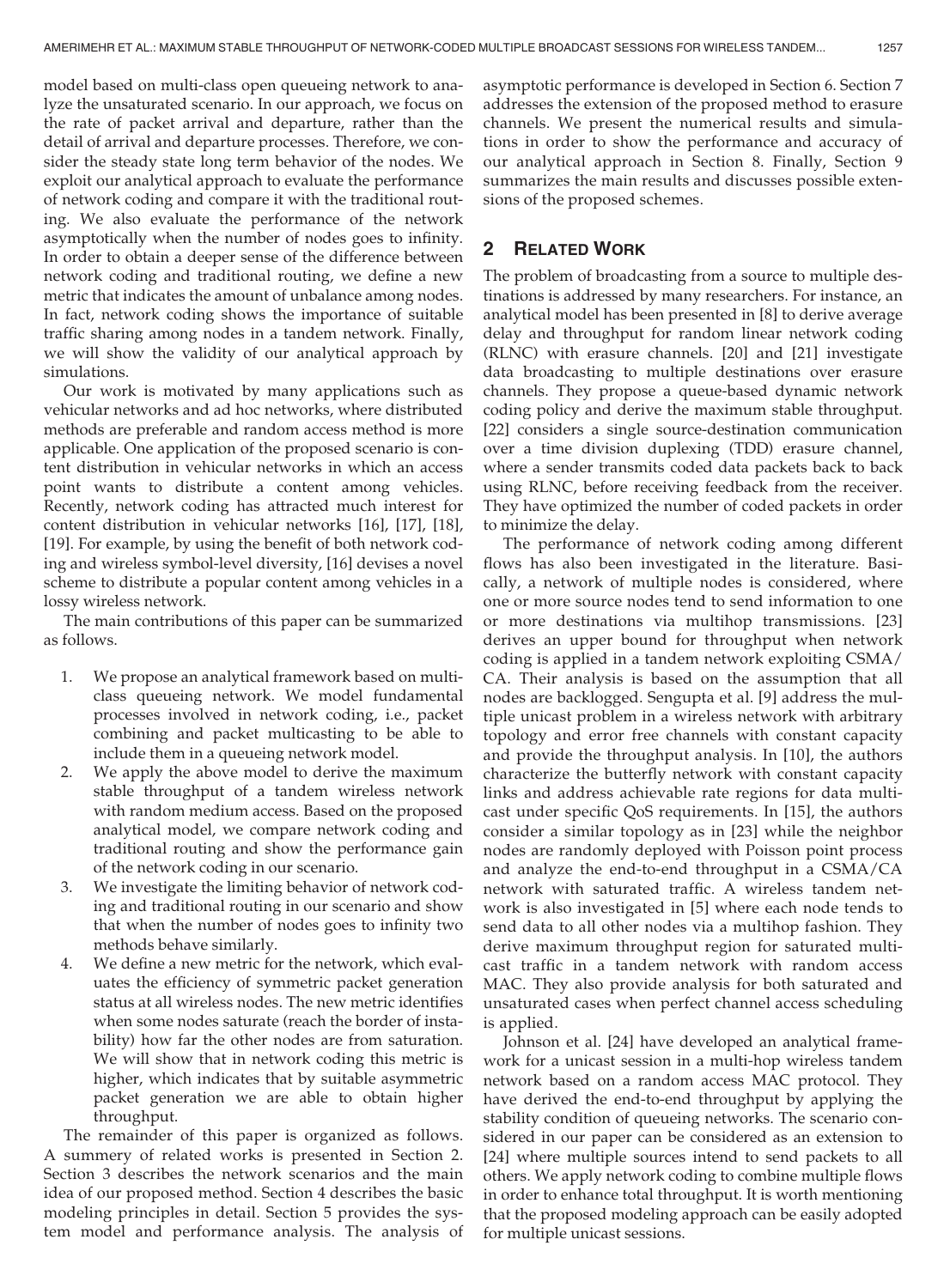

Fig. 1. Wireless tandem network of N nodes with multiple broadcast sessions.

## 3 NETWORK SCENARIO

We consider a multihop wireless network comprised of  $N$  tandem nodes (Fig. 1) with regular topology. Let the packet generation process at each node be represented by an independent Poisson process with a rate,  $\lambda$  (i.e., symmetric packet generation). Each node wants to broadcast its packets to others. We apply a slotted ALOHA MAC scheme in which each node selects a random number of slots between 0 and  $W - 1$  to wait before transmission. The duration of each slot is equal to the transmission time of the fixed size packet, and all transmissions are synchronized. By associating the transmission of a packet to its waiting time, we model the service time of each packet to be a random number, between  $1$  and  $W$ , multiplied by the duration of the time slot. Without loss of generality, we assume the duration of the time slot equals 1. Whenever a node is backlogged, the transmission probability  $(p_{tr})$  at each slot is equal to  $\frac{2}{W+1}$  [25]. Consequently, the average ser-<br>vice time (T) equals  $\frac{(W+1)}{W+1}$  However, since the nodes are vice time (T) equals  $\frac{W+1}{2}$ . However, since the nodes are<br>not always backlogged the transmission probability is not always backlogged, the transmission probability is approximately equal to  $p_{tr}\rho$ , where  $\rho$  denotes the probability that the node is backlogged. In fact,  $\rho$  is the utilization factor of a node [26].

We assume the classical model for collision, in which a transmission is successful provided that there is no other transmissions in the interference range of the receiver. We have considered the transmission range equal to one adjacent node but the interference affects  $h$  adjacent nodes  $(h$  is defined as the interference factor). For the sake of simplicity, we ignore all physical channel non-idealities and consider the collision as the main hindering factor. The objective of this paper is to evaluate the maximum stable throughput, which is defined as the maximum data rate that can be received by nodes such that all nodes are throughput stable, i.e., balanced input-output property holds. We will demonstrate our modeling approach for both traditional routing and network coding in the next sections.

### 4 BASIC MODELING PRINCIPLES

In wireless networks, a packet can be sent to multiple destinations via a single transmission. In addition, in network coding a node can receive multiple packets and combine them into one coded packet. We refer to these two basic operations as the packet multicasting and packet combining, respectively. While the former is common in both traditional routing and network coding, the latter is restricted to

network coding. In this section, we review the basic modeling principles, previously proposed in [27] and [28], as the building blocks of the analytical model proposed in this paper.

The modeling approach in this paper is based on multiclass queueing networks [29], in which, each wireless node is modeled as a queueing node and each packet plays the role of a customer. The transmission time of a typical packet is mapped onto the service time of the corresponding customer at the corresponding queueing node. Moreover, packet exchange among wireless nodes is mapped onto the routing probabilities of customers among corresponding queueing nodes.

In our model, it is necessary to consider the common constraints of queueing networks. In a conventional queueing network, a customer, departing a node, can be routed to only one node, which may be the node itself or may also be exogenous world (i.e., exit the network). Furthermore, a customer is neither destroyed nor merged with another customer (work-conserving property). Regarding the above constraints in a queueing network, in order to model the multicasting and packet combining features of network coding, we need to design an equivalent network such that the throughput of the queueing nodes in that network is equal to that of the corresponding nodes in the real scenario. Next, we discuss the packet multicasting and packet combining models.

#### 4.1 Packet Multicasting

Consider a node multicasting a packet to two other nodes, and assume that the average transmission time of the packet is  $T$  seconds. In the equivalent queueing network, we consider two identical packets emitted by the transmitting node with the average service time  $\frac{T}{2}$ , where each packet is<br>targeted to one of the receivers. To keep the input load of targeted to one of the receivers. To keep the input load of the queue constant, we also need to double the packet arrival rate (hence  $2\lambda$ ). The departed packets are routed to each of the two podes with probability  $\frac{1}{2}$  In this model in each of the two nodes with probability  $\frac{1}{2}$ . In this model, in the steady state an equal number of packets reaches each of the steady state, an equal number of packets reaches each of the two nodes within a sufficiently large time interval. In fact, duplicating the service rate is necessary to equate the packet departure rates in the real scenario and the corresponding queueing model. We consider extra packet arrivals to preserve the work-conserving principle. Fig. 2a illustrates the above model.

#### 4.2 Packets Combining

Suppose that two arriving packets are combined at a node to create a new coded packet. We assign a new class to the coded packet to represent its new type and to keep track of it. Such as before two packets arrive to the node and two new packets of a different type depart. In order to preserve the work conserving principle, in our proposed model, one of the packets is routed to the exogenous world (outside the network). The class of the other packet is changed, and it is routed to another node in the network, as illustrated in Fig. 2b. Similar to the first model, consider  $\frac{T}{2}$  as the packet<br>transmission time for the new coded packet, and set the transmission time for the new coded packet, and set the probabilities of transmission to another node or exiting the network equal to  $\frac{1}{2}$ . Note that if the coded packet is expected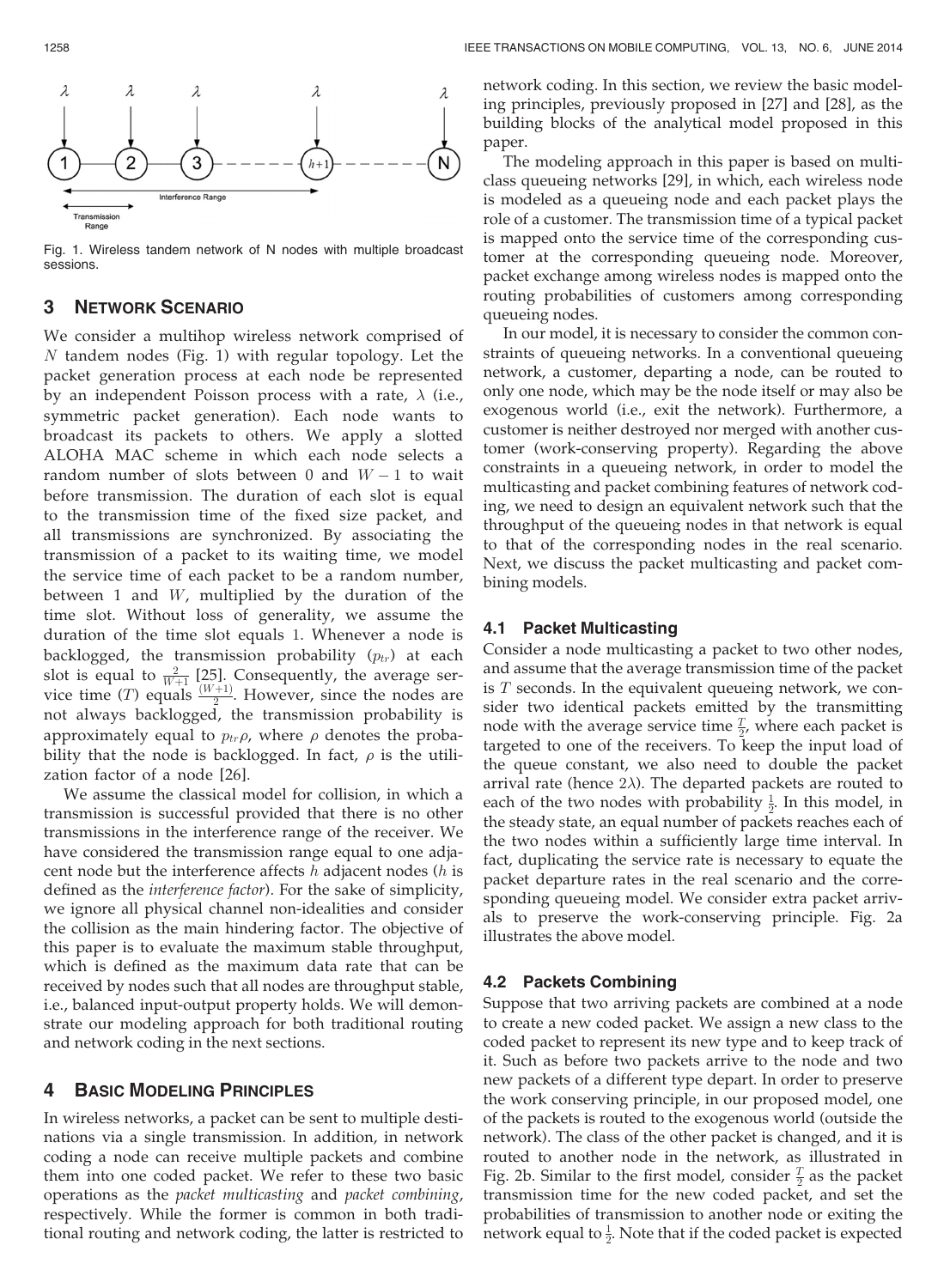

Fig. 2. Illustration of two modeling principles; packet multicasting and packet combining. (a) Packet multicasting. the real scenario (left), the packet combining. (a) *Packet multicasting*. the real scenario (left), the<br>equivalent queue (right). (b) *Packet combining*. the real scenario (left). equivalent queue (right). (b) *Packet combining*. the real scenario (left),<br>and the equivalent queue (right) [27]. and the equivalent queue (right) [27].

to be broadcast to two destinations, we route the departed packets to each destination with equal probabilities.

As noted earlier, our approach models the real system only from the throughput perspective in the average sense. In other words, the load of each queue in the real system is identical to the corresponding value in our model. As a result, we can derive the maximum stable throughput based on the proposed queueing network. However, the exact arrival and departure time instants of the packet in the proposed model might be different from those of the real network. Hence, our model does not necessarily represent the real scenario in terms of packet delay.

## 5 ANALYTICAL MODELING AND PERFORMANCE **ANALYSIS**

Before investigating the queueing performance with traditional routing and network coding, we note that in a set of nodes in tandem, the end nodes are different from the intermediate nodes, in the sense that they do not participate in the traditional routing or network coding. Hence, the analytical models corresponding to the end nodes are slightly different from the models of other nodes. Our main focus in the following parts will be on the intermediate nodes. The list of symbols used in our analysis is summarized in Table 1.

#### 5.1 Traditional Routing

In traditional routing, each node broadcasts its received packets from exogenous world, to its adjacent neighbors. Neighbors forward the packets to their neighbors until all nodes receive all packets. Each packet generated at an intermediate node  $i$  ( $1 < i < N$ ) should be transmitted to two neighbors. However, due to collision, four cases may happen:

- Packet is received by both neighbors;
- Packet is only received by the left neighbor;
- Packet is only received by the right neighbor;
- None of the neighbors receives the packet.

TABLE 1 Description of Symbols

| Symbol           | Description                                             |
|------------------|---------------------------------------------------------|
|                  | Traffic generation rate at each node                    |
| $\alpha_{ij}$    | Total arrival rate of packet with class $j$ at node $i$ |
| $\rho_i$         | Load of node i                                          |
| $p_{tr}$         | Transmission probability of packets                     |
| W                | Back-off window size in slotted ALOHA MAC               |
| $\boldsymbol{N}$ | Number of nodes in the wireless tandem network          |
|                  | Probability of successful transmission from node        |
| $k_{ij}$         | $i$ to node $i$                                         |
|                  | Routing probability of a packet from node $i$ with      |
| $r_{ij,kl}$      | class $i$ to node $k$ with class $l$                    |
| $P_i^B$          | Probability of successful reception of a packet by      |
|                  | both adjacent neighbors of node $i$                     |
| $P_i^L$          | Probability of successful reception of a packet by      |
|                  | only the left adjacent neighbor of node $i$             |
| $P_i^R$          | Probability of successful reception of a packet by      |
|                  | only the right adjacent neighbor of node $i$            |

In the first case, the packet leaves node  $i$  and enters the queues in the neighboring nodes. In the second and third cases, the packet is received by one neighbor, but it should still be retransmitted to the neighbor that has not yet received the packet. In the fourth case, the packet should be retransmitted to both neighbors.

In our analysis, we adopt a two-part class to represent a packet in the equivalent queueing network. The alphabetic part indicates the direction(s) of the packet transmission and the numerical part of the class, which appears as the subscript of the alphabetic part, indicates the origin of the packet. In the traditional routing scenario, the numerical part is a number between 1 and  $N$ , indicating the source of the packet. The alphabetic part is  $B$ ,  $R$ , or  $L$ . The letter  $B$ indicates that the packet is destined to both right and left neighbors, while the letter  $R$  (res.  $L$ ) indicates that the packet should be only transmitted to the right (res. left) neighbor.

We consider three virtual queues at each intermediate node to represent the model discussed in Section 4, as illustrated in Fig. 3a. Packets enter the middle queue with rate  $2\lambda$  and class  $B_i$ . The left and right queues contain the pack-<br>ets generated at the current node, which have not been ets generated at the current node, which have not been received by both neighbors in earlier transmissions and have been queued for transmission to only one neighbor.



Fig. 3. Illustration of virtual queues for an intermediate node applying traditional routing. (a) three virtual queues represent source packets broadcasting to two neighbors (b)  $N-1$  virtual queues represent relaying packets.  $l \in \{i - 1, i + 1\}, X \in \{L, R\}.$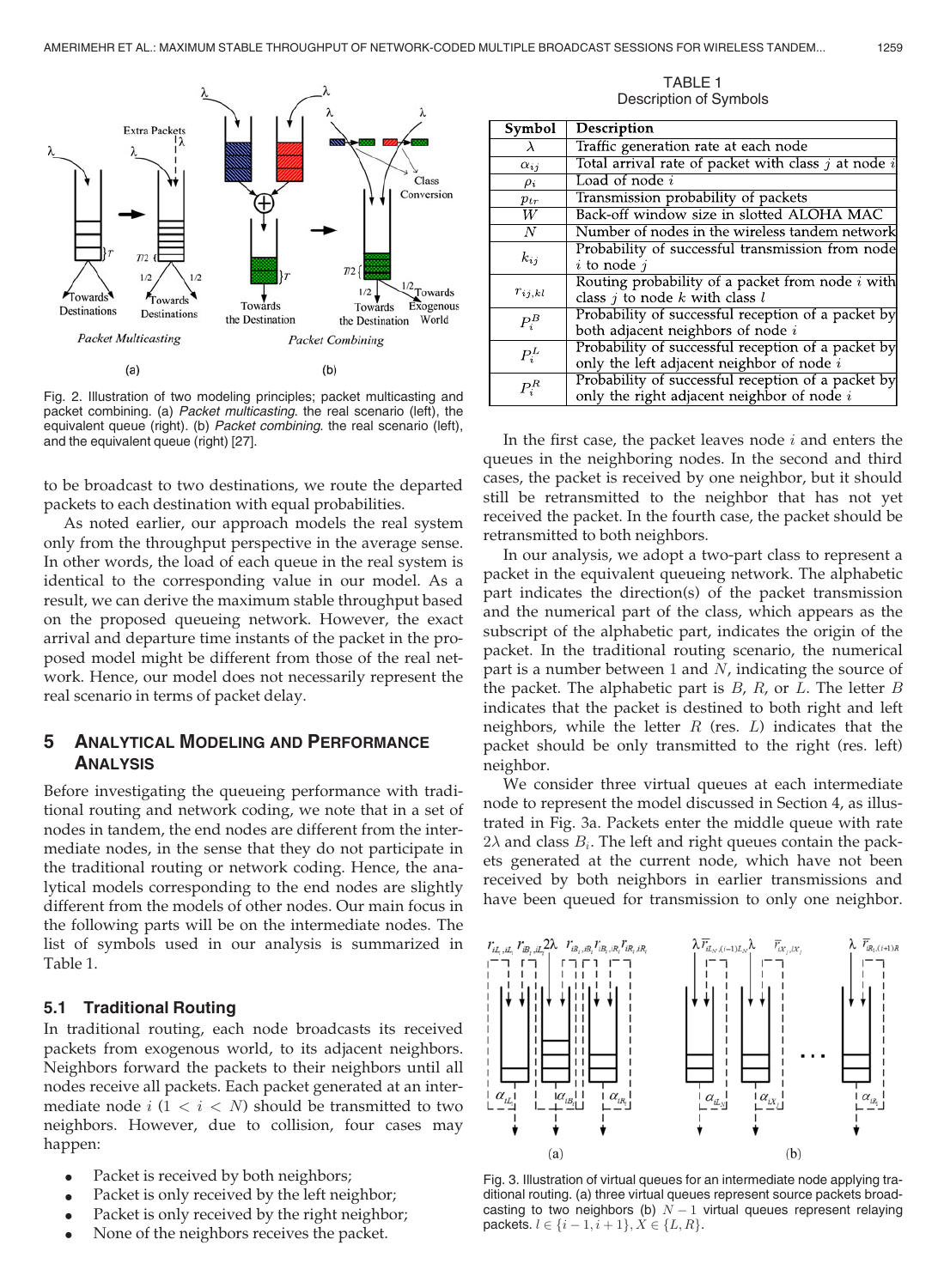Note that the service rate of the middle queue is twice that of the left and right queues as the packets in the middle queue should be broadcast to two nodes (see Section 4). We change the class of packet, when routed to left or right queues, to a new class called  $X_i$ , denoting that the corresponding packet should now just be transmitted to one neighbor ( $X = R$ , L). Each node also holds  $(N - 1)$  virtual queues to handle packets of other sources (Fig. 3b). These are the packets originated in other nodes and will only be forwarded to one neighbor depending on the origin of the packet. In fact, the packets of all left nodes are forwarded to the right neighbor and vice versa.

Since each relayed packet at node i should be sent to only one of its neighbors, one virtual queue is assigned to the traffic of each source node. Consequently, each node has  $(N + 2)$  virtual queues. The end nodes, 1 and N, send their packets only to one neighbor and do not participate in relaying process. Hence, only one queue is needed to handle the traffic of end nodes.

Let  $k_{ij}$  be the probability of successful transmission of a packet from node  $i$  to node  $j$ . Regarding the interference factor to be  $h$ ,  $k_{ij}$  can be found from:

$$
k_{ij} = \prod_{l=\max(1,j-h),l\neq i}^{\min(j+h,N)} (1 - \rho_l p_{tr}); \ |i - j| = 1,
$$
 (1)

where  $p_{tr}$  and  $\rho_i$  denote the transmission probability of each node (nodes have the same contention window size) and the traffic intensity of node  $i$ , respectively. Moreover, the probability of successful reception of a packet by *both* adjacent neighbors of the intermediate node  $i$  is given by

$$
P_i^B = \prod_{l=\max(1,i-1-h), l\neq i}^{\min(i+1+h,N)} (1 - \rho_l p_{tr}) \,. \tag{2}
$$

Also, the probabilities that the packet of the intermediate node  $i$  is only received by the left and the right neighbor, which are denoted by  $P_i^L$  and  $P_i^R$ , respectively are given by

$$
P_i^L = \begin{cases} \prod_{l=\max(1,i-1-h),l\neq i}^{i-1+h} (1-\rho_l p_{tr}) \\ \times \left(1 - \prod_{l=i+h}^{\min(i+1+h,N)} (1-\rho_l p_{tr})\right) & ; i-1+h < N, \\ 0 & ; i-1+h \geq N, \end{cases}
$$

$$
P_i^R = \begin{cases} \prod_{l=i+1-h,l\neq i}^{\min(i+1+h,N)} (1-\rho_l p_{tr}) \\ \times \left(1 - \prod_{l=\max(1,i-1-h)}^{\min(i+1+h,k)} (1-\rho_l p_{tr})\right) & ; i > h, \\ 0 & ; i \leq h. \end{cases}
$$
(3)

Let  $r_{ijkl}$  represent the routing probability of a packet from node  $i$  with class  $j$  to node  $k$  with class  $l$ . Moreover,  $\overline{r}_{ij,kl} = 1 - r_{ij,kl}$ . The routing probabilities of the packets, generated or relayed, at intermediate node  $i$  are derived in

the sequel. First, we consider the forwarding of packets originated at other nodes. For the packet of any node  $j \in \{1, \ldots, N\}, j \neq i$ , node i acts as a forwarder to its neighbor *l*, where  $l = i + 1$  or  $l = i - 1$ , depending on the location of node  $j$  (see Fig. 3b). The routing probability for such a packet are given by

$$
r_{iR_j,(i+1)R_j} = k_{i,i+1} \; ; j < i
$$
\n
$$
r_{iL_j,(i-1)L_j} = k_{i,i-1} \; ; j > i \; . \tag{4}
$$

Next, we find the routing probabilities for the packets generated at node i.

As discussed earlier, there are three cases that a transmitted packet returns to a virtual queue in node  $i$ . A transmitted packet of node  $i$  might only be received by one of the neighbors. We change the class of the packet to  $R_i$  or  $L_i$ depending on which neighbor failed to receive the packet. In this case, the packet leaves the main queue and enters the right or left virtual queues, with probability  $r_{iB_i,iR_i}$  and  $r_{iB_i,iL_i}$ , respectively, which is given by

$$
r_{iB_i,iR_i} = \frac{1}{2} P_i^L,
$$
  
\n
$$
r_{iB_i,iL_i} = \frac{1}{2} P_i^R.
$$
\n(5)

The factor  $\frac{1}{2}$  in (5) is based on our first modeling principle,<br>cussed in Section 4, When a transmitted packet with class discussed in Section 4. When a transmitted packet with class  $R_i$  or  $L_i$  is failed to be delivered to the corresponding neighbor, it is returned to its queue. The probability of this case can be written as

$$
r_{iR_i,iR_i} = 1 - k_{i,i+1},
$$
  
\n
$$
r_{iL_i,iL_i} = 1 - k_{i,i-1}.
$$
\n(6)

If the transmissions to both left and right neighbors fail, the packet does not exit the current queue. The probability of this event is given by

$$
r_{iB_i,iB_i} = 1 - P_i^B - P_i^R - P_i^L. \tag{7}
$$

It is worth noting that in writing (1)-(7) we have assumed that the nodes are decoupled. This is true for product-form queueing networks, e.g., networks comprised of M/M/1 or M/G/1/PS (processor sharing) nodes [29]. In general, this is an approximation.

Next, we find the load of each queue. Let  $\alpha_{ij}$  denote the total arrival rate of class  $j$  packets at node  $i$ . We first find the load of the queues at the end nodes 1 and <sup>N</sup>. At node 1, we have only one queue. The arrival rate at that queue is given by

$$
\alpha_{1R_1} = \lambda + \alpha_{1R_1} \overline{r}_{1R_1,2R_1} \tag{8}
$$

Using  $r_{1R_1,2R_1} = k_{12}$ , we have  $\alpha_{1R_1} k_{12} = \lambda$ . Regarding the the definition of  $\Delta I$  OH  $\Lambda$  MAC scheme (see Section 3), due to stabil slotted ALOHA MAC scheme (see Section 3), due to stability, we have  $\alpha_{1R_1} = \rho_1 p_{tr}$ , which results in

$$
\rho_1 = \frac{\lambda}{p_{tr} k_{12}} \,. \tag{9}
$$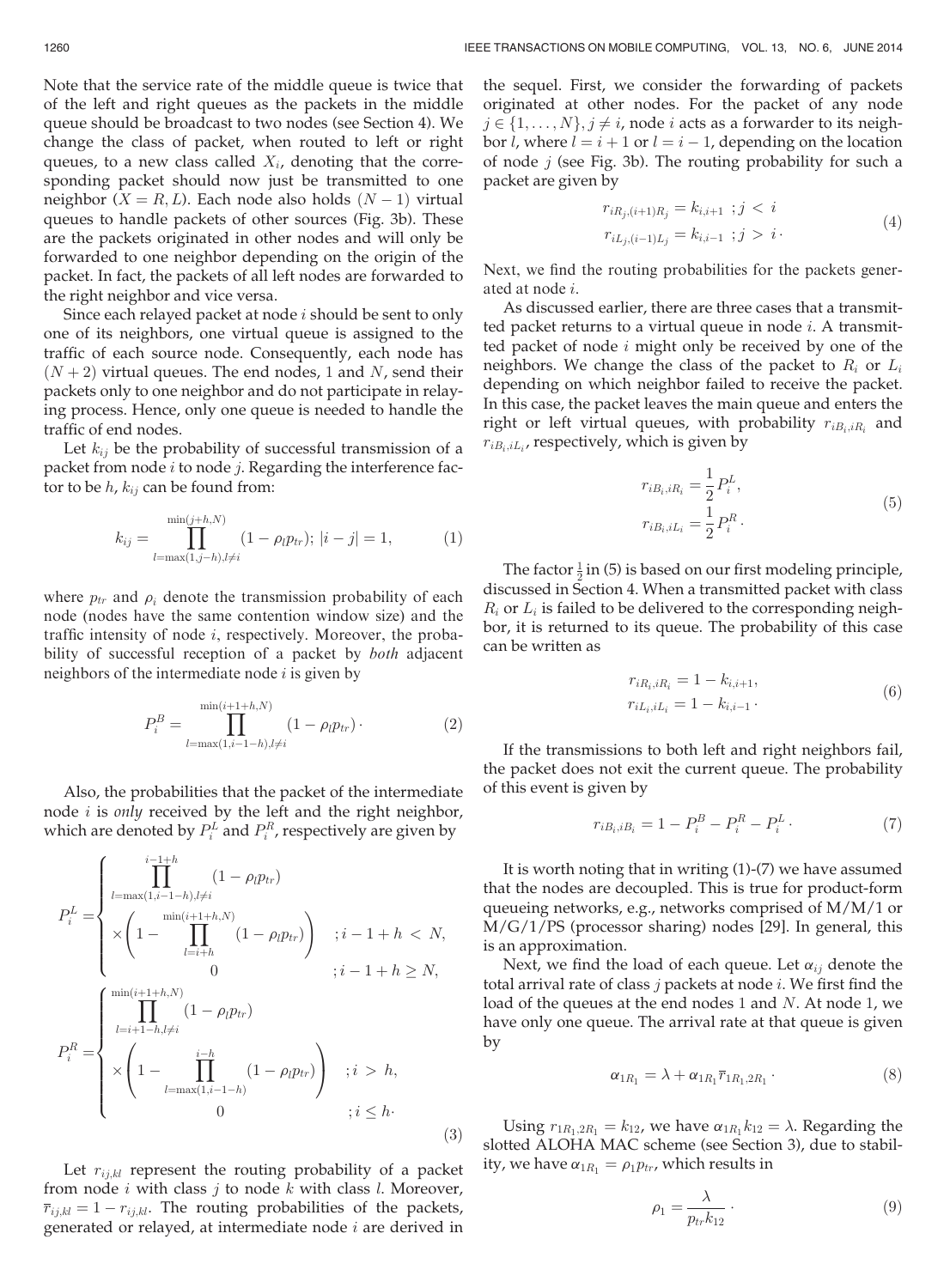For node  $N$ , with a similar approach, we have

$$
\alpha_{NL_N} = \lambda + \alpha_{NL_N} \overline{r}_{NL_N,(N-1)L_N},\tag{10}
$$

and

$$
\rho_N = \frac{\lambda}{p_{tr} k_{N,N-1}} \,. \tag{11}
$$

Intermediate nodes have two traffic types: self-traffic and forwarding (relaying) traffic. The forwarding traffic is originated at the nodes to the left or right of node  $i$  and forwarded to the right or left nodes, respectively. The class of packet is not changed during forwarding. Network stability ensures that each node receives packets from other nodes with rate  $\lambda$ . The traffic originated in the left nodes has the total rate  $\lambda(i-1)$ . This traffic should be forwarded to node  $(i+1)$ . Heing an approach similar to that of the end nodes  $(i + 1)$ . Using an approach similar to that of the end nodes, we find

$$
\alpha_{iR_j} = \lambda + \alpha_{iR_j} \overline{r}_{iR_j, (i+1)R_j} \tag{12}
$$

for  $1 \leq j \leq i - 1$ . After simplification, we get

$$
\alpha_{iR_j}k_{i,i+1} = \lambda \tag{13}
$$

Summing the above equation for all values of  $j$  gives

$$
\rho_i^{(R)} = \frac{\lambda(i-1)}{p_{tr}k_{i,i+1}},
$$
\n(14)

where  $\rho_i^{(R)}$  is the total load of the traffic exiting node i and entering the right neighbor, i.e., node  $(i + 1)$ . Similarly, for the traffic exiting node  $i$  and entering the left neighbor, i.e., node  $(i - 1)$ , we have

$$
\alpha_{iL_j} = \lambda + \alpha_{iL_j} \overline{r}_{iL_j, (i-1)L_j},\tag{15}
$$

for  $i + 1 \le j \le N$  and

$$
\rho_i^{(L)} = \frac{\lambda (N - i)}{p_{tr} k_{i, i - 1}},\tag{16}
$$

where  $\rho_i^{(L)}$  is the total load for the traffic exiting node i and entering the left neighbor. Then the load due to relaying traf-<br>fic is equal to  $\rho_i^{(r)} = \rho_i^{(R)} + \rho_i^{(L)}$ .

The traffic originated at intermediate node  $i$  (i.e., selftraffic) can be in the queues in Fig. 3a. The traffic equations for the queues are

$$
\alpha_{iB_i} = 2\lambda + \alpha_{iB_i} r_{iB_i, iB_i}, \qquad (17)
$$

$$
\alpha_{iR_i} = \alpha_{iB_i} r_{iB_i,iR_i} + \alpha_{iR_i} r_{iR_i,iR_i}, \qquad (18)
$$

$$
\alpha_{iL_i} = \alpha_{iB_i} r_{iB_i,iL_i} + \alpha_{iL_i} r_{iL_i,iL_i}.
$$
\n(19)

This set of linear equations gives

$$
\alpha_{iB_i} = \frac{2\lambda}{\overline{r}_{iB_i, iB_i}},\tag{20}
$$

$$
\alpha_{iR_i} = \frac{2\lambda r_{iB_i,iR_i}}{\overline{r}_{iB_i,iB_i}\overline{r}_{iR_i,iR_i}},\tag{21}
$$

$$
\alpha_{iL_i} = \frac{2\lambda r_{iB_i, iL_i}}{\overline{r}_{iB_i, iB_i}\overline{r}_{iL_i, iL_i}}\tag{22}
$$

Denoting  $\rho_i^{(s)}$  as the total load for the self-traffic at node  $i$ we get

$$
\rho_i^{(s)} = \frac{\alpha_{iB_i}}{2p_{tr}} + \frac{\alpha_{iR_i}}{p_{tr}} + \frac{\alpha_{iL_i}}{p_{tr}} \n= \frac{\lambda}{p_{tr}\bar{r}_{iB_i,iB_i}} \left( 1 + \frac{2r_{iB_i,iR_i}}{\bar{r}_{iR_i,iR_i}} + \frac{2r_{iB_i,iL_i}}{\bar{r}_{iL_i,iL_i}} \right).
$$
\n(23)

Based on our discussion in Section 3, the service rate of middle virtual queue in Fig. 3 a is twice that of the left and the right virtual queues and is equal to  $2p_{tr}$ .

By using  $(14)$ ,  $(16)$  and  $(23)$  the total load of node i can be written as

$$
\rho_i = \rho_i^{(s)} + \rho_i^{(r)} = \frac{\lambda}{p_{tr} \overline{r}_{iB_i, iB_i}} \left( 1 + \frac{2r_{iB_i, iR_i}}{\overline{r}_{iR_i, iR_i}} + \frac{2r_{iB_i, iL_i}}{\overline{r}_{iL_i, iL_i}} \right) + \frac{\lambda(N - i)}{p_{tr} k_{i,i-1}} + \frac{\lambda(i - 1)}{p_{tr} k_{i,i+1}}.
$$
\n(24)

The maximum throughput can be obtained from the following optimization problem:

$$
\begin{array}{ll}\n\text{maximize} & \lambda \\
\text{subject to} & \rho_i < 1; \ 1 \leq i \leq N, \\
& \rho_i \text{ satisfies } (9), (11), (24)\n\end{array} \tag{25}
$$

Unfortunately, the above maximization problem can not be solved analytically. Instead, we provide a numerical recursive method to derive the maximum of  $\lambda$ , i.e.,  $\lambda_{max}$ . The detail of our algorithm can be found in Algorithm 1, where  $\delta_1$  and  $\delta_2$  are typical small values and  $\rho_i^{(old)}$  and  $\rho_i^{(new)}$ are the values of  $\rho_i$  before and after update, respectively. It is worth nothing that the maximum stable throughput, defined in Section 3, is equal to  $N\lambda_{max}$ .

Algorithm 1 Numerical algorithm for deriving the maximum stable throughput

|     | 1: $\lambda \leftarrow 0$                                                                                         |
|-----|-------------------------------------------------------------------------------------------------------------------|
|     | 2: $\rho_i \leftarrow 0$                                                                                          |
|     | 3: while $(\rho_i < 1, 1 \leq i \leq N)$ do                                                                       |
|     | 4: $\lambda \leftarrow \lambda + \delta_1 \lambda$                                                                |
|     | 5: $\lambda_{max} \leftarrow \lambda$                                                                             |
|     | 6: $\rho_i \leftarrow 0$                                                                                          |
|     | $7:$ repeat                                                                                                       |
|     | Update $k_i$ from (1)<br>8:                                                                                       |
| 9:  | Update $\rho_i$ from (9),(11),(24) for traditional                                                                |
|     | routing                                                                                                           |
| 10: | Update $\rho_i$ from (9),(11),(35) for network cod-                                                               |
|     | ing                                                                                                               |
| 11: | <b>until</b> $\left(\frac{ \rho_i^{(new)} - \rho_i^{(old)} }{o^{(new)}} \right) < \delta_2$ , $1 \leq i \leq N$ ) |
|     | $12:$ end while                                                                                                   |

13: **return**  $\lambda$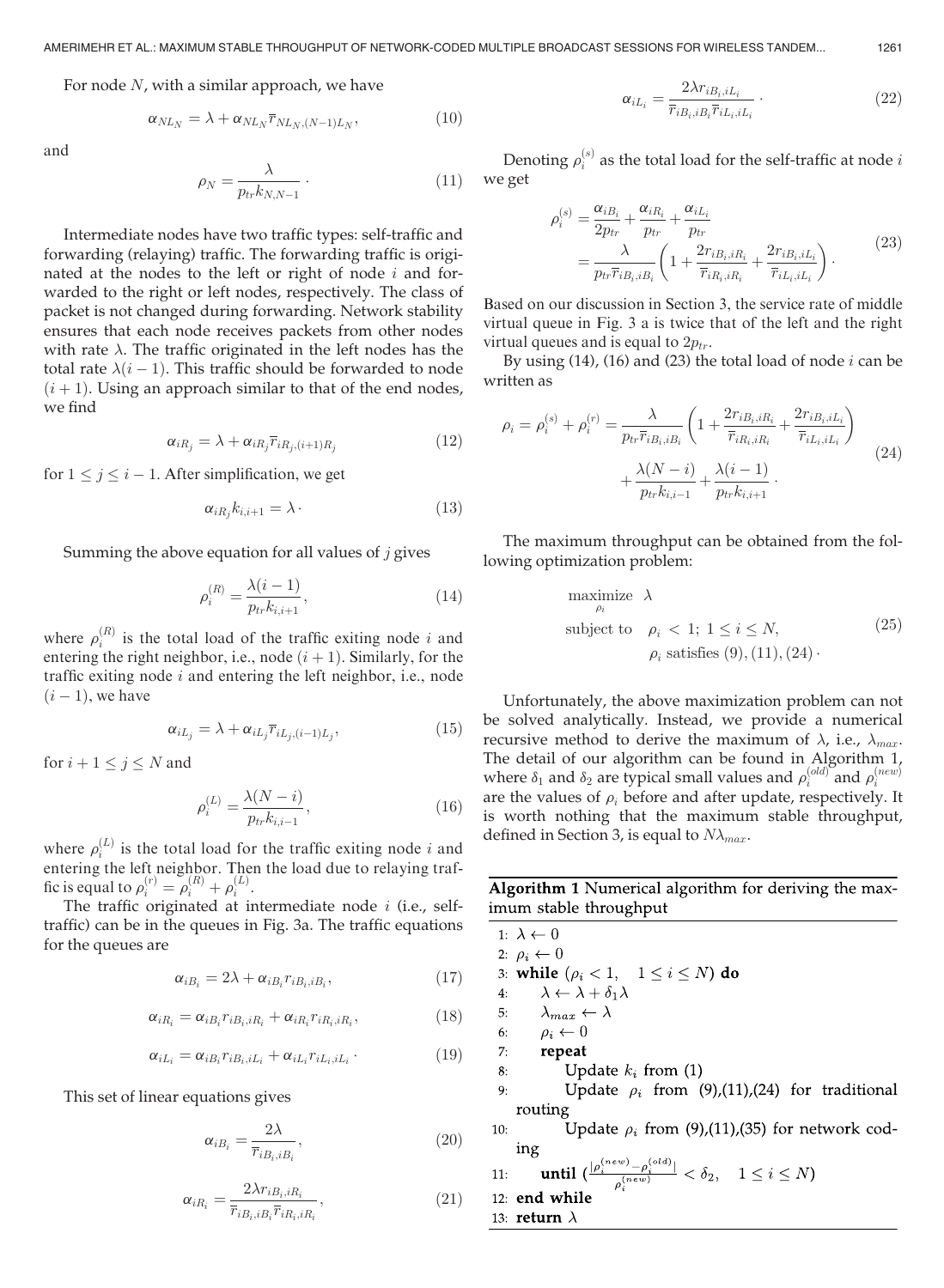$\boxed{24}$  $\frac{1}{2}$  $\frac{1}{24}$  $2$ Fig. 4. Illustration of network coding method in a platoon of five nodes

#### 5.2 Network Coding

In this section, we use a network coding strategy as follows:

- 1. node *i* XORs packets originated at nodes  $(i e)$  and  $(i+e)$ , for  $1 \le i \pm e \le N$ . Indeed, each node is only allowed to encode the packets of the two nodes that are located in equal distances (in terms of the hop counts) from the encoding node, where the encoding is the simple XOR operation. If a packet can not be encoded, i.e., packets originated at node  $j$  with  $|j - i| > \min(i - 1, N - i)$ , it is simply forwarded to the corresponding neighbor.
- 2. After reception of coded packets, each intermediate node decodes packets and re-encodes them according to the above scheme.

Fig. 4 illustrates our coding approach for the five-node tandem network. In the analysis of network coding scenario, we adopt a similar approach for defining the packet class. The alphabetic part has meaning similar to the traditional routing scenario, but the numerical part of the class is comprised of two numbers which indicates the elements of the coded packet, i.e., the origin of the two packets XORed with each other. In this example, node 2 receives packets from nodes 1 and 3, encodes them together and sends the coded packet to nodes 1 and 3. Also node 2 decodes the received coded packet 15 and 24 from node 3 and retransmits packets 4 and 5 to node 1. All packets are decodable because when a packet is received successfully at node  $j$ , it has one of the elements of the coded packet (according to our coding scheme). In order to maximize the coding combination rate, an incoming to-be-encoded packet is queued until its partner packet enters the node. This method ensures that encoding rate of each coding pair is maximum. Note that the maximum total coding rate at each intermediate node,  $i$ , is limited by the minimum of the left and right packet arrival rates,  $\lambda \min(i - 1, N - i)$ , which is achievable<br>by the proposed method by the proposed method.

A header including the coding coefficients is inserted to each coded packet. The coding overhead  $(2\lceil \log_2 N \rceil)$  bits) is assumed to be negligible compared to the size of data packet. Hence, we assume that the length of coded and uncoded packets is the same. The main reason to adopt the proposed coding scheme is the simplicity of coding and decoding operations of XOR codes which facilitates implementation issues. This property motivates us to use this sub-optimal code in inter-session network coding, where designing optimal code is still an open problem. Even obtaining the optimal code within the class of linear codes is an NP-hard problem [30]. The proposed analysis in this section provides the maximum stable throughput for the specified network coding scheme. Similar to the traditional routing scenario, the end nodes do not relay or encode packets, rather they only transmit their own packets to the neighbor nodes. Hence, one virtual queue is assigned to each end node  $i$  ( $i = 1, N$ ). The load of the first and the last nodes is derived from (9) and (11), respectively.

Each intermediate node takes part in three types of transmissions:

- 1. Broadcasting its own packets to its two neighbors;
- 2. Relaying a received uncoded packet to one neighbor;
- 3. Encoding packets of equidistant nodes and broad-

casting coded packets to its two adjacent neighbors. The first type resembles the traditional routing scenario discussed in the previous section and is modeled with three virtual queues. For such traffic, the load is given by

$$
\rho_i^{(s)} = \frac{\lambda}{p_{tr}\overline{r}_{iB_i, iB_i}} \left( 1 + \frac{2r_{iB_i, iR_i}}{\overline{r}_{iR_i, iR_i}} + \frac{2r_{iB_i, iL_i}}{\overline{r}_{iL_i, iL_i}} \right) \,. \tag{26}
$$

The second type of transmission is related to the traffic that is simply relayed (forwarded) at node  $i$ . This is the traffic generated at the nodes with more than  $min(i - 1, N - i)$ hops away from node *i*. Let us define  $\theta_i = \min(i - 1, N - i)$ to simplify the notation.  $\theta_i$  is the number of nodes to the left or to the right of node  $i$ , for which node  $i$  acts as an encoder. The traffic of any node j with  $|j - i| > \theta_i$  should only be forwarded at  $i$ . For such traffic, node  $i$  maintains one queue per node and forwards the traffic to either the left or the right neighbor based on the location of the jth node. Given that the total number of such nodes to the left and right of node  $i$ is given by  $(i - 1 - \theta_i)$  or  $(N - i - \theta_i)$ , the total load of the second type of transmission is

$$
\rho_i^{(r)} = \frac{\lambda}{p_{tr}} \left( \frac{i - 1 - \theta_i}{k_{i, i+1}} + \frac{N - i - \theta_i}{k_{i, i-1}} \right),\tag{27}
$$

where the superscript  $r$  denotes relayed (forwarded) traffic.

The third type of transmission is related to the one originated at the nodes  $j, |j - i| \le \theta_i, j \ne i$ , which should be encoded at node i. Each two packets, which are originated at two equidistant neighbors, are XORed together to create one coded packet. The coded packet is then transmitted to the neighboring nodes. For such traffic, node  $i$  maintains three queues corresponding to the coded packets to be transmitted to both neighbors, the coded packets to be transmitted to the left neighbor, and the coded packets to be transmitted to the right neighbor. Therefore, the total number of such virtual queues at node *i* is equal to  $3\theta_i$ . Each three of the corresponding virtual queues have the same structure as the queues in Fig. 3a. For each coded pair, denoted by the class  $B_{xy}$ , packets originated at nodes x and  $y$  arrive at the corresponding middle virtual queue, each with rate  $\lambda$ . The coded packet, transmitted to two neighbors  $i - 1$  and  $i + 1$ , may be received by none, one, or both neighbors. The packet leaves the middle queue and joins the neighbors' queues, if received by both neighbors. Our class assignment represents the nature of packet and simplifies the tracking of packet in the network. The packet will be decoded at the neighbors and may be re-encoded or simply forwarded to other nodes. On the other hand, if the packet of class  $B_{xy}$  is received by only the right (res. left) neighbor,

 $(N = 5)$ .

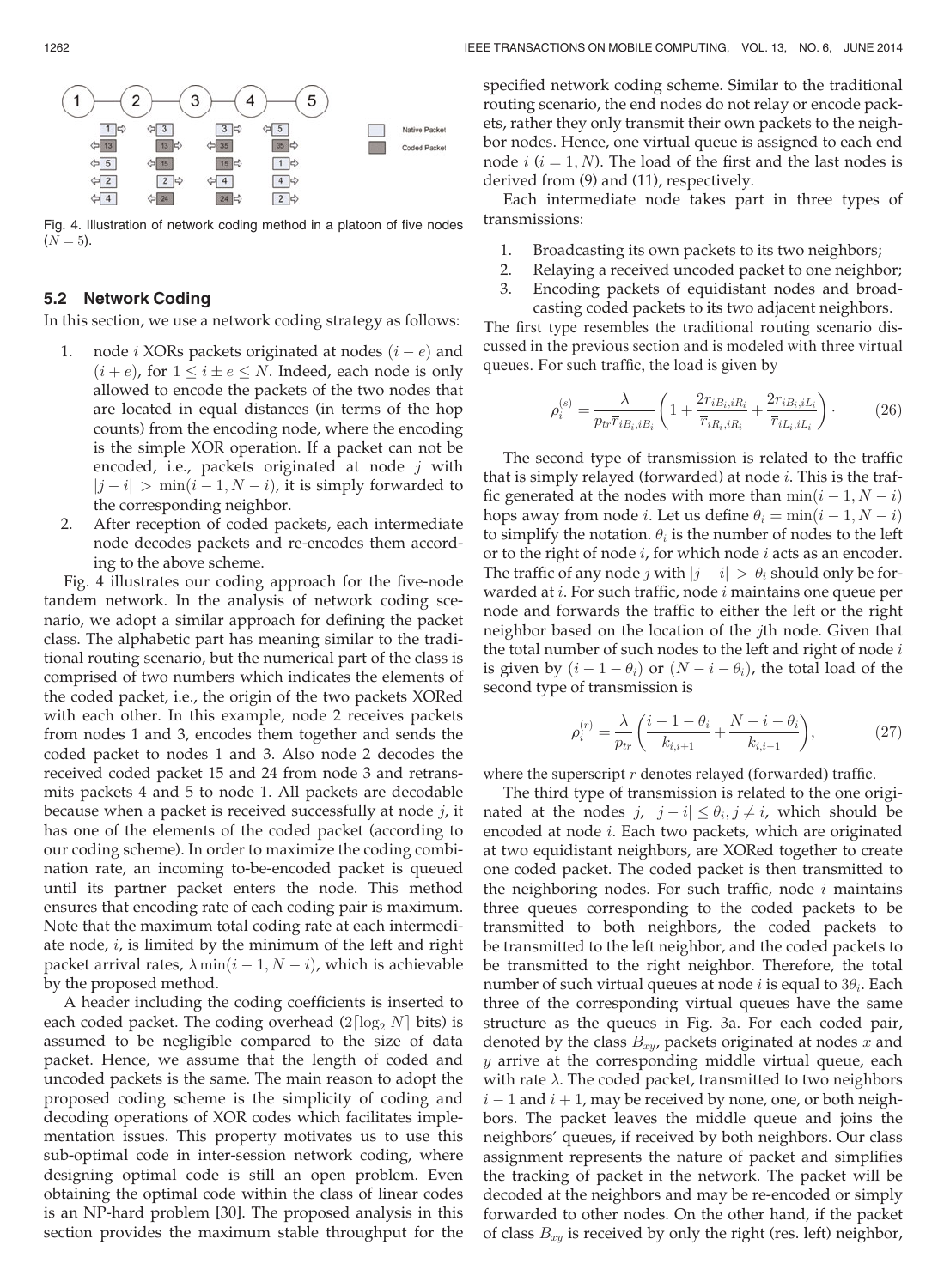it enters the left (res. right) virtual queue and its class is converted to  $L_{xy}$  (res.  $R_{xy}$ ) to indicate that the coded packet is failed to be received by the left (res. right) neighbor, due to collision.

The traffic equations are

$$
\alpha_{iB_{xy}} = 2\lambda + \alpha_{iB_{xy}} r_{iB_{xy},iB_{xy}}, \qquad (28)
$$

$$
\alpha_{iL_{xy}} = \alpha_{iB_{xy}} r_{iB_{xy},iL_{xy}} + \alpha_{iL_{xy}} r_{iL_{xy},iL_{xy}}, \qquad (29)
$$

where 
$$
\alpha_{iR_{xy}} = \alpha_{iB_{xy}} r_{iB_{xy},iR_{xy}} + \alpha_{iR_{xy}} r_{iR_{xy},iR_{xy}}, \qquad (30)
$$

$$
r_{iB_{xy},iB_{xy}} = 1 - P_i^B - P_i^R - P_i^L,
$$
\n(31)

$$
r_{iB_{xy},iL_{xy}} = \frac{1}{2} P_i^R,
$$
\n(32)

$$
r_{iB_{xy},iR_{xy}} = \frac{1}{2}P_i^L.
$$
\n(33)

The total load generated by such queues (corresponding to the transmission of coded packets) is given by

$$
\rho_i^{(c)} = \frac{\sum_{j \in U_i} \alpha_{ij}}{2p_{tr}} + \frac{\sum_{k \in V_i} \alpha_{ik}}{p_{tr}} \n= \frac{\lambda \theta_i}{p_{tr} \overline{r}_{i B_{xy}, i B_{xy}}} \left( 1 + \frac{2r_{i B_{xy}, i L_{xy}}}{\overline{r}_{i L_{xy}, i L_{xy}}} + \frac{2r_{i B_{xy}, i R_{xy}}}{\overline{r}_{i R_{xy}, i R_{xy}}} \right),
$$
\n(34)

where  $U_i = \{B_{xy}; 1 \le x < i, y = 2i - x, |x - i| \le \theta_i\}$  and  $V_i = \{Z_{xy}; 1 \leq x < i, y = 2i - x, Z = L, R, |x - i| \leq \theta_i\}.$  The total load of node i can be obtained using  $(26)$ ,  $(27)$  and  $(34)$  as

$$
\rho_{i} = \rho_{i}^{(s)} + \rho_{i}^{(r)} + \rho_{i}^{(c)}
$$
\n
$$
= \frac{\lambda (1 + \theta_{i})}{p_{tr} \overline{r}_{i B_{xy}, i B_{xy}}} \left( 1 + \frac{2 r_{i B_{xy}, i L_{xy}}}{\overline{r}_{i L_{xy}, i L_{xy}}} + \frac{2 r_{i B_{xy}, i R_{xy}}}{\overline{r}_{i R_{xy}, i R_{xy}}} \right)
$$
\n
$$
+ \frac{\lambda (N - i - \theta_{i})}{p_{tr} k_{i, i - 1}} + \frac{\lambda (i - 1 - \theta_{i})}{p_{tr} k_{i, i + 1}}.
$$
\n(35)

Similar to the traditional routing scenario, maximizing the throughput is formulated as:

$$
\begin{array}{ll}\n\text{maximize} & \lambda \\
\hline\n\varphi_i & \text{subject to} \\
& \rho_i < 1; \ 1 \le i \le N, \\
& \rho_i \text{ satisfies } (9), (11), (35)\n\end{array} \tag{36}
$$

The maximum stable throughput can be obtained using the recursive numerical method illustrated in the Algorithm 1.

#### 6 ASYMPTOTIC ANALYSIS

In this section, we investigate the asymptotic total throughput for both network coding and traditional routing as the number of nodes tends to infinity. Our approximate approach indicates that the gain of the proposed network coding method decreases as the number of nodes increases and in the limit case, the performance of both methods becomes the same. We provide numerical results in Section 9 to verify the validity of our analysis.

#### 6.1 Traditional Routing

Since the arrival rate and the window size of all nodes are equal, it is clear that the intermediate node, in the middle of the platoon, will be the bottleneck node as  $\lambda$  increases, because it has the maximum number of interfering nodes. Let  $\lambda_T = \lambda N$  be the total traffic generated by the platoon and let the middle node's index be denoted by  $\hat{N} = \left[\frac{N}{2}\right]$ . By substituting  $\lambda$  as  $\frac{\lambda \mathcal{P}}{\lambda}$  in (24) and assuming  $N \gg 1$  the first substituting  $\lambda$  as  $\frac{\lambda_T}{N}$  in (24) and assuming  $N \gg 1$  the first term can be neglected and we get: term can be neglected, and we get:

$$
\rho_{\widehat{N}} \approx \frac{\left(\frac{\lambda_T}{2}\right)}{p_{tr} k_{\widehat{N}, \widehat{N}-1}} + \frac{\left(\frac{\lambda_T}{2}\right)}{p_{tr} k_{\widehat{N}, \widehat{N}+1}},\tag{37}
$$

and

$$
\rho_{\widehat{N}-h} \approx \rho_{\widehat{N}-h+1} \approx \cdots \approx \rho_{\widehat{N}+h}.
$$
\n(38)

Substituting (38) in (1) gives:

$$
k_{\widehat{N},\widehat{N}+1} \approx k_{\widehat{N},\widehat{N}-1} \approx (1 - \rho_{\widehat{N}} p_{tr})^{2h},\tag{39}
$$

consequently

$$
\rho_{\widehat{N}} \approx \frac{\lambda_T}{p_{tr}(1 - \rho_{\widehat{N}} p_{tr})^{2h}}.
$$
\n(40)

Since node  $\widehat{N}$  is the bottleneck node, equating  $\rho_{\widehat{N}}$  with 1, maximum stable throughput can be derived as: the maximum stable throughput can be derived as:

$$
\lambda_T^{\infty} = p_{tr} (1 - p_{tr})^{2h} \,. \tag{41}
$$

#### 6.2 Network Coding

Without loss of generality, we assume that the critical node (the first node to be saturated as  $\lambda$  increases) is in the range  $[1, \frac{N}{2}]$ . In contrast to the traditional routing scenario, the intermediate node is less likely to be the critical node in intermediate node is less likely to be the critical node in the network coding scenario since it has the maximum number of network coding opportunities (roughly speaking  $\frac{N}{2}$  coding pairs). Indeed, the maximum number of cod-<br>ing connortunities, decreases as we deviate from the ing opportunities decreases as we deviate from the intermediate node. On the other hand, the left-most  $h$ nodes also experience less colliding nodes. Hence, we expect the critical node, say node  $j$ , to be far from the middle node of the platoon. Adjacent nodes behave similarly as N tends to infinity:

$$
\rho_{\widehat{j}} \approx \rho_{\widehat{j}+1} \approx \cdots \approx \rho_{\widehat{j}+h},\tag{42}
$$

where  $\hat{j} = \max(j - h, 1)$ . Based on the above discussion, we infer: infer:

$$
\rho_j = \frac{\lambda j}{p_{tr} \overline{r}_{i B_{xy}, i B_{xy}}} \left( 1 + \frac{2 r_{i B_{xy}, i L_{xy}}}{\overline{r}_{i L_{xy}, i L_{xy}}} + \frac{2 r_{i B_{xy}, i R_{xy}}}{\overline{r}_{i R_{xy}, i R_{xy}}}\right) + \frac{\lambda (N - 2j + 1)}{p_{tr} k_{j, j-1}} \approx \frac{\lambda N}{p_{tr} k_{j, j-1}} \approx \frac{\lambda T}{p_{tr} (1 - \rho_j p_{tr})^{2h}}.
$$
\n(43)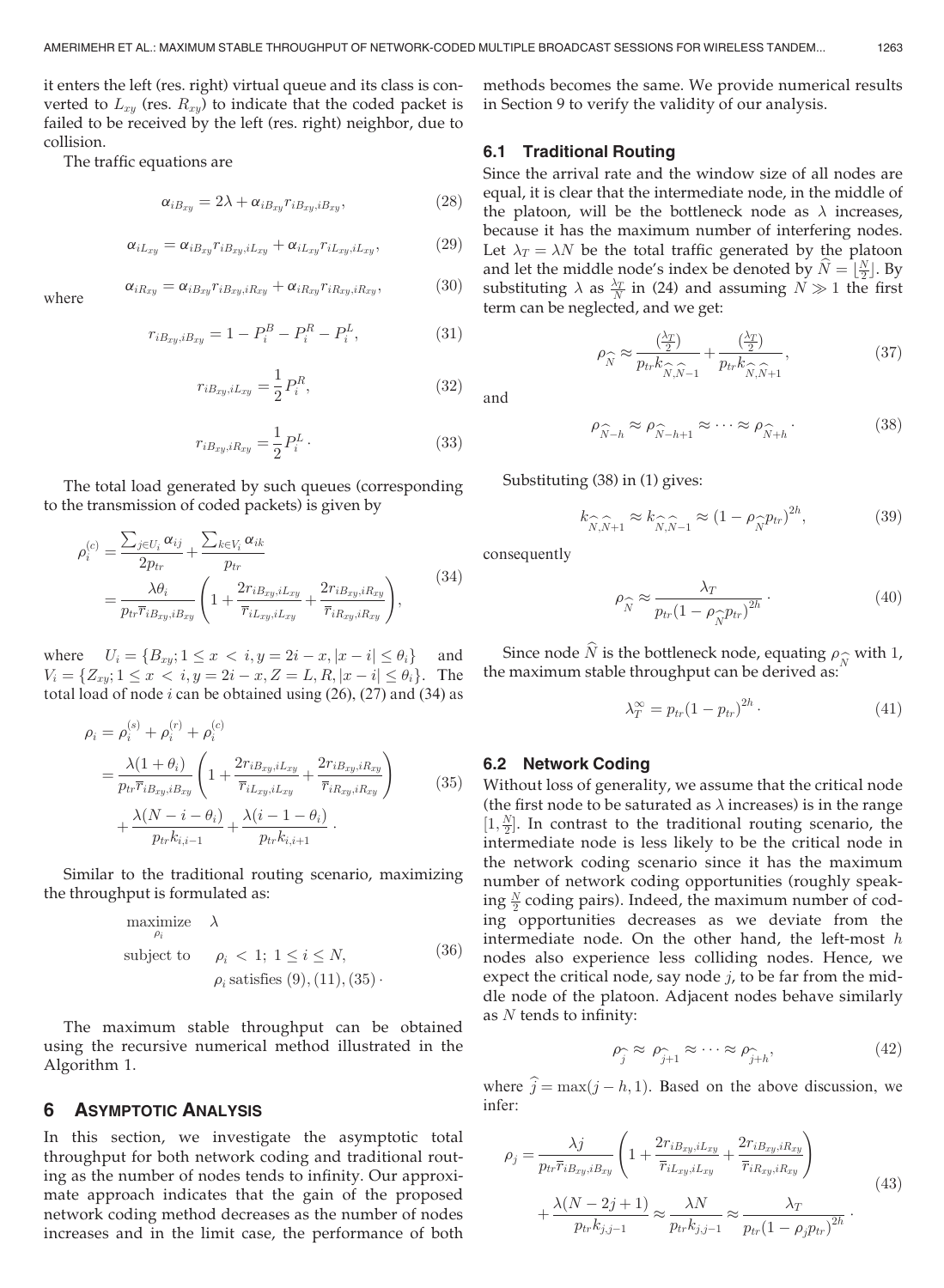Similar to the discussion following (40), equating  $\rho_i = 1$ implies (41). Taking derivative of  $\lambda_T^{\infty}$  with respect to  $p_{tr}$  and equating to 0, the maximum asymptotic total throughput will be:

$$
\lambda_T^{max} = \frac{1}{1+2h} \left(\frac{2h}{2h+1}\right)^{2h}.
$$
 (44)

## 7 EXTENSION TO ERASURE CHANNELS

To incorporate the non-idealities, in this section we incorporate i.i.d. erasure channel in our model where a transmitted packet may be corrupted at each destination with probability  $p_{err}$ . We assume that collision and erasure are two independent sources of packet loss. A packet is received successfully at each destination if it is neither collided by the other packets nor be erased by channel non-idealities like noise or fading. Considering both the collision and erasure effects, the probability of successful transmission of a packet from node  $i$  toward node  $j$  is obtained as

$$
k_{ij} = p_{cor} \prod_{l=\max(1,j-h),l\neq i}^{\min(j+h,N)} (1 - \rho_l p_{tr}),
$$
 (45)

where  $p_{cor} = 1 - p_{err}$  is the non-erasure probability. The probability of successful reception of a packet by both adjacent neighbors of node  $i$  is given by

$$
P_i^B = p_{cor}^2 \prod_{l=\max(1,i-1-h),l\neq i}^{\min(i+1+h,N)} (1 - \rho_l p_{tr}) \,. \tag{46}
$$

Also  $P_i^L$  and  $P_i^R$  (the probability that the packet of node i is only received by the left and right neighbors, respectively) are given by

$$
P_{i}^{L} = \begin{cases} p_{cor} \prod_{l=\max(1,i-1-h),l\neq i}^{i-1+h} (1-\rho_{l}p_{tr}) \\ \times \left( p_{cor} \left( 1 - \prod_{l=i+h}^{\min(i+1+h,N)} (1-\rho_{l}p_{tr}) \right) + 1 - p_{cor} \right) & ; i-1+h < N \\ 0 & ; i-1+h \geq N, \end{cases}
$$
  

$$
P_{i}^{R} = \begin{cases} p_{cor} \prod_{l=i+1-h,l\neq i}^{\min(i+1+h,N)} (1-\rho_{l}p_{tr}) \\ \times \left( p_{cor} \left( 1 - \prod_{l=\max(i-1-h)}^{\min(i-1,h)} (1-\rho_{l}p_{tr}) \right) + 1 - p_{cor} \right) & ; i > h \\ 0 & ; i \leq h. \end{cases}
$$
  
(47)

The maximum stable throughput for both traditional routing and network coding scenarios are obtained applying the same method introduced in Section 5.

#### 8 NUMERICAL RESULTS

In this section, we illustrate our modeling approach to analyze a wireless linear network using network coding and traditional routing. Fig. 5 shows the effect of window size on the maximum stable throughput for a platoon of



Fig. 5. Total throughput versus window size,  $N = 5, h = 1$ .

five nodes with the interference range  $h = 1$ . Note that there is an optimal size for the window that maximizes the throughput. On one hand, increasing window size lowers the collision probability for each node. On the other hand, it causes less transmission opportunities. The window size should be carefully selected to maximize the throughput. It is observed that network coding has a superior performance compared to traditional routing (approximately 20 percent throughput gain for optimal window size, i.e.,  $W = 4$ ).

We have also simulated the original network (not the equivalent queueing network), where each node has a FIFO queue to buffer the incoming packets as well as its own source packets. The original packets enter the queue with rate  $\lambda$  packets per slot (generated by a Poisson process). The transmission may be unsuccessful due to collision, so the packet remains in the queue until successfully received by its destination(s). The packet type is incorporated in its header that shows the origin as well as the coding coefficients (in the network coding scenario). When a packet to be encoded enters an intermediate node's queue, it merges with an associated packet (if any exists) and forms a new coded packet (we simply dump the first packet and modify the header of the second packet). However, if the suitable partner packet is not present, the packet waits until its partner arrives. In the simulation, the interaction among queues has been considered, so the close agreement between our analysis and simulations show that decoupling assumption in our scenario is a good approximation. In our simulation, for each packet arrival rate, we compute the number of generated packets in a sufficiently large time interval and the number of absorbed packets (i.e., successfully received by their destinations) at the same interval, then find their ratios. If the total packet arrival rate is less than the maximum stable throughput, the network is stable and the ratio is equal to one. However, if it exceeds maximum stable throughput the ratio decreases, because some of the packets are not delivered to destinations in the same time interval. Hence, we start with a small packet arrival rate and gradually increase it until the ratio becomes less than 1. Thus, by comparing the ratio with unity we are able to find the maximum stable throughput.

We also investigate the role of interference factor on throughput in Fig. 6. Throughput decreases significantly as interference increases. As a result, it is needless to say that power control plays a critical role in achieving optimum throughput.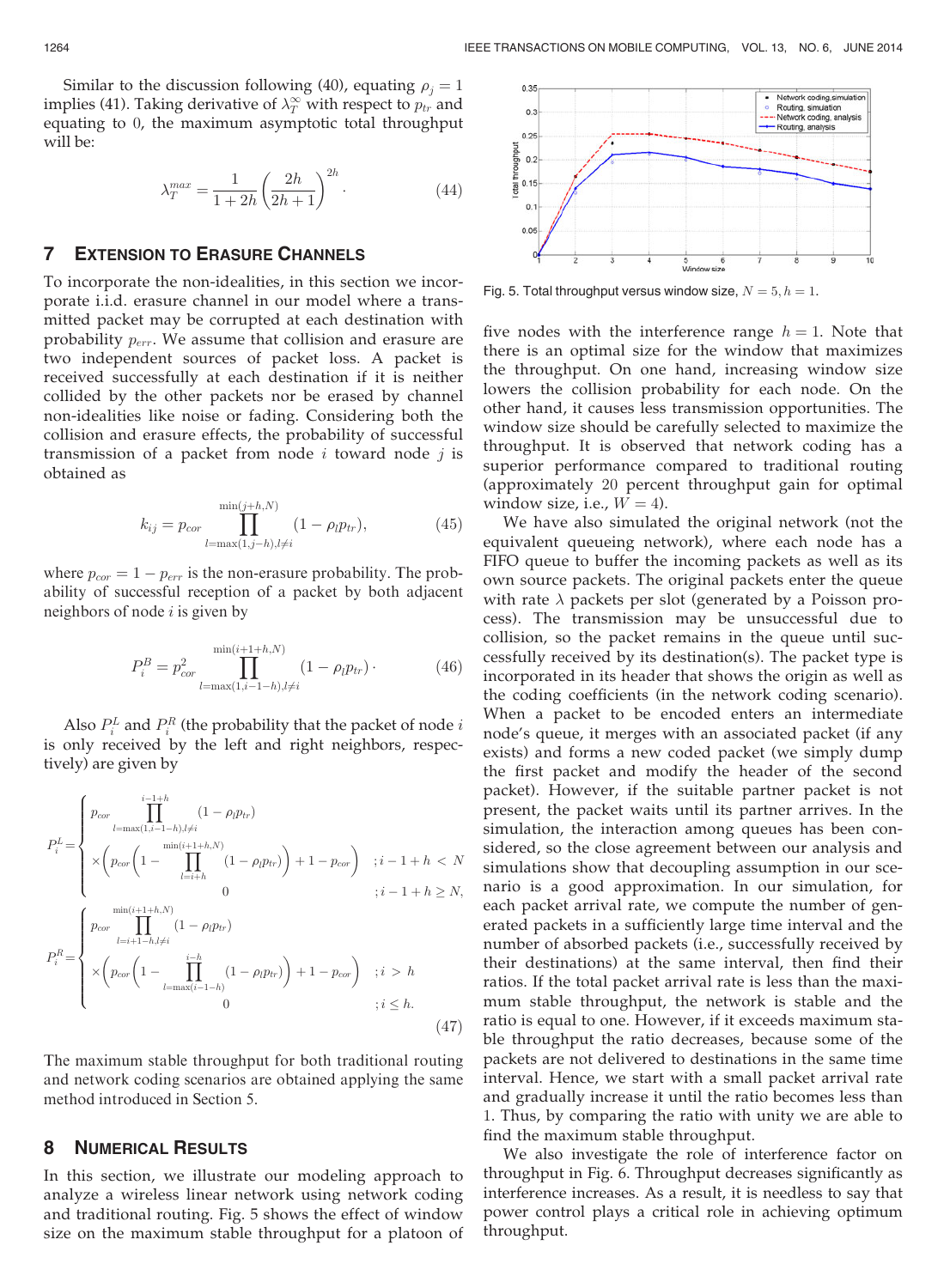

Fig. 6. Total throughput versus interference factor,  $N = 10$ . Window size  $(W)$  has been optimized to maximize the throughput.

Fig. 7 demonstrates the effect of the number of nodes on the overall throughput. As the number of nodes increases, the overall throughput for both network coding and traditional routing decreases and eventually tends to the same asymptotic value. It is worth mentioning that the total throughput,  $\lambda_T$ , is a decreasing function of the number of nodes. So decreasing the number of nodes results in higher total throughput.

Fig. 8 illustrates the impact of network coding on the utilization factors at different nodes, in a 9-node tandem network. Note that while the traditional routing-based network faces the infinite packet delay due to saturation of node 5, the utilization factors of nodes in network coding are relatively low. Moreover, the distribution of utilization factor is different for the network coding and traditional routing, as discussed in Section 6. In traditional routing-based network, the middle node has the highest utilization factor. However, in network coding case, the middle node has the maximum number of coding opportunities which results in lower traffic load compared with its adjacent neighbors.

The difference between the distribution of utilization factors is more apparent as the number of nodes increases. Fig. 9 demonstrates the traffic load pattern of a 200-node network at the packet generation rate equal to the maximum stable throughput (i.e.,  $\lambda$  is equal to  $\lambda_{max,rt}$  and  $\lambda_{max,nc}$ for traditional routing and network coding scenarios, respectively). As mentioned earlier in Section 6, the critical nodes are placed in the middle of the platoon for traditional routing, while for network coding, the critical nodes deviate largely from the middle node for large network size. The utilization factors of nodes in network coding are



Fig. 7. Total throughput versus number of nodes,  $h = 1$ . Window size (W) has been optimized to maximize the throughput.



Fig. 8. Distribution of nodes' utilization factor,  $h = 1$ . In both traditional routing and network coding scenarios,  $\lambda = \lambda_{max,rt}$ : maximum stable throughput achievable by traditional routing.

highly unbalanced which shows that many nodes are under-utilized. Thus, we define a new metric that indicates when some of the nodes are saturated in a network, how far the other nodes are from saturation status. It is defined by  $\frac{\sum_{i=1}^{N} p_i}{N \rho^{max}}$  and called *network unbalance ratio* (NUR), where  $\rho^{max} = \max_i \rho_i$ . Clearly, NUR is zero when all nodes are performing with maximum capacity. The NUR will be increased if load distribution among nodes is unbalanced. The more the load distribution is unbalanced, the more the NUR is. For network coding and traditional routing scenarios in Fig. 9, NUR is 0:36 and 0:03, receptively. We deduce that in maximum stable throughput obtained in symmetric packet generation network scenario, most of the nodes in network coding are under-utilized while for traditional routing scenario the load distribution is much more balanced. Intuitively, the packet arrival rate of each node,  $\lambda_i$ , should not be equal for network coding since the coding opportunities are different. Rather,  $\lambda_i$  should be increased as the position of a node is closer to the middle of the platoon to achieve more throughput gain. In other words, by optimizing packet generation rates  $(\lambda_i\text{'s})$  at different nodes, it is possible to exploit unused capacity of wireless nodes and obtain higher total throughput, i.e.,  $\Sigma_{i=1}^{N} \lambda_i$ . We leave the analytical study of this problem to a future work. Fig. 10 illustrates the effect of erasure probability on the maximum total throughput. As the non-erasure probability increases, the maximum total throughput increases almost linearly for both traditional routing and network coding scenarios.



Fig. 9. Distribution of nodes' utilization factor in saturation point,  $h = 1$ . In traditional routing and network coding scenarios,  $\lambda = \lambda_{max,rt}$  and  $\lambda = \lambda_{max,nc}$ , respectively.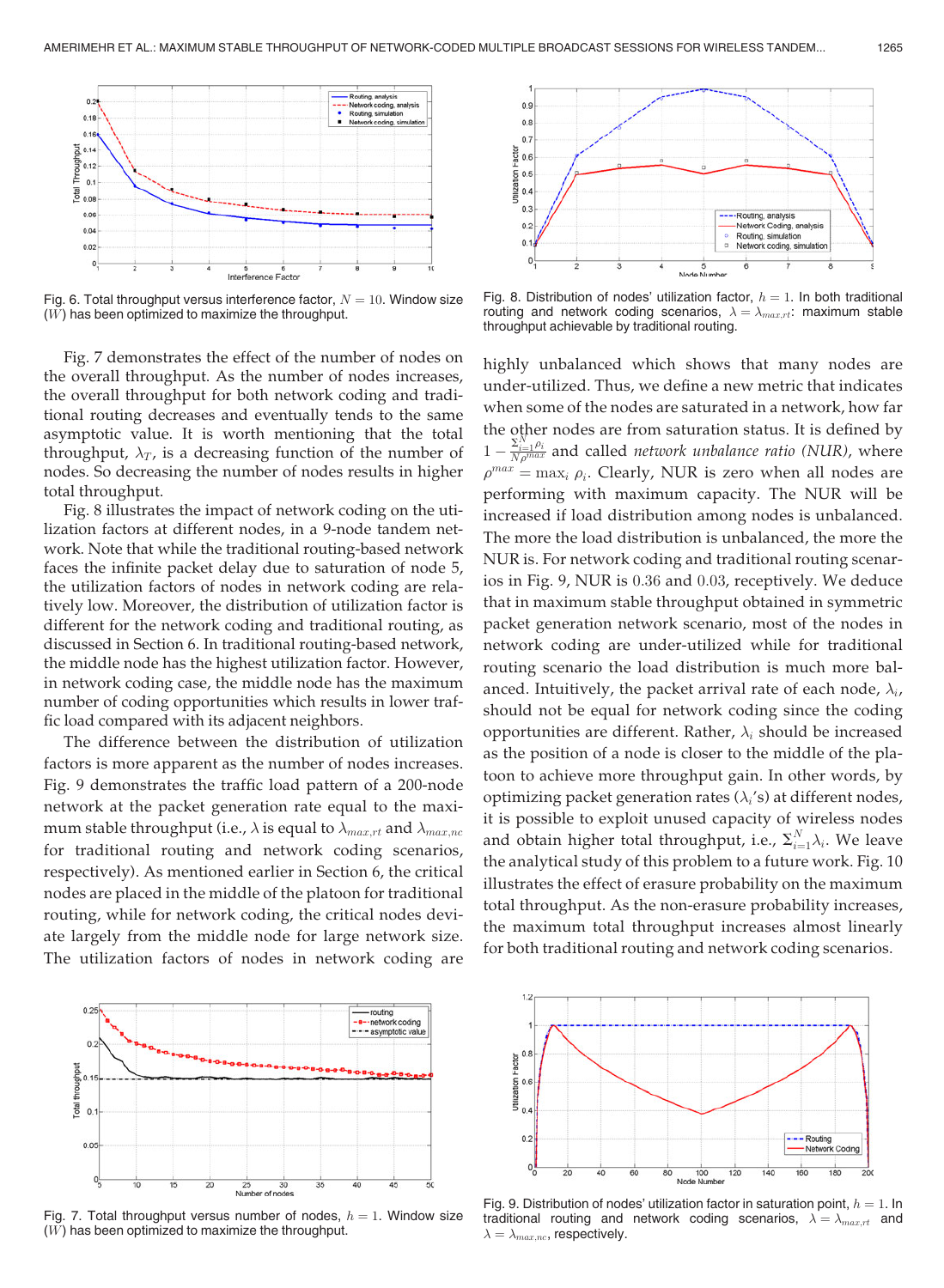

Fig. 10. Total throughput versus the probability of non-erasure,  $N = 5, h = 1$ . Window size (W) has been optimized to maximize the throughput.

## 9 CONCLUSION

In this paper, we presented a new approach for analyzing maximum stable throughput achieved by network coding. We applied our method to a linear random access wireless network with equidistant nodes in a multiple broadcast scenario. We derived the maximum stable throughput for both network coding and traditional routing scenarios and compared with the simulation results. Our fundamental results revealed that by using network coding, adjusting random access parameters (e.g., contention window size), and power control, throughput can be significantly improved. However, we observed when the number of nodes increases, the throughput gain of network coding will decrease. We also demonstrated that by applying asymmetric packet generation at nodes, it is possible to resolve this problem and reach higher throughput gain in network coding.

Our modeling approach was based on a new viewpoint, considering only the arrival and departure rates of the packets and their relations in general. This method can be applied to other scenarios like multi-source unicast scenarios or other medium access control methods like TDMA.

### ACKNOWLEDGMENTS

This work has been supported by the Iran Telecommunication Research Center (ITRC).

#### **REFERENCES**

- [1] Y.H. Kim, N.S. Seo, and Y.Y. Kim, "A Network Coding Based Multicasting (Netcom) over IEEE 802.11 Multi-Hop," Proc. IEEE 65th Conf. Vehicular Technology (VTC '07-Spring), pp. 845-848, Apr. 2007.
- [2] S. Sengupta, S. Rayanchu, and S. Banerjee, "An Analysis of Wireless Network Coding for Unicast Sessions: The Case for Coding-Aware Routing," Proc. 26th IEEE INFOCOM (INFOCOM '07), pp. 1028-1036, May 2007.
- [3] A.A. Hamra, C. Barakat, and T. Turletti, "Network Coding for Wireless Mesh Networks: A Case Study," Proc. Int'l Symp. World of Wireless, Mobile and Multimedia Networks (WoWMoM '06), pp. 103-114, 2006.
- [4] S. Katti, H. Rahul, W. Hu, D. Katabi, M. Medard, and J. Crowcroft, "XORs in the Air: Practical Wireless Network Coding," IEEE/ ACM Trans. Networking, vol. 16, no. 3, pp. 497-510, June 2008.
- [5] Y.E. Sagduyu and A. Ephremides, "Cross-Layer Optimization of MAC and Network Coding in Wireless Queueing Tandem Networks," IEEE Trans. Information Theory, vol. 54, no. 2, pp. 554- 571, Feb. 2008.
- [6] E. Fasolo, M. Rossi, J. Widmer, and M. Zorzi, "On MAC Scheduling and Packet Combination Strategies for Practical Random Network Coding," Proc. IEEE Int'l Conf. Comm. (ICC '07), pp. 3582- 3589, June 2007.
- [7] J. Le, J. Lui, and D.M. Chiu, "How Many Packets Can We Encode? - An Analysis of Practical Wireless Network Coding," Proc. IEEE INFOCOM (INFOCOM '08), pp. 371-375, Apr. 2008.
- [8] B. Shrader and A. Ephremides, "A Queueing Model for Random Linear Coding," Proc. IEEE Conf. Military Comm. (MILCOM '07), pp. 1-7, Oct. 2007.
- [9] S. Sengupta, S. Rayanchu, and S. Banerjee, "Network Coding-Aware Routing in Wireless Networks," IEEE/ACM Trans. Networking, vol. 18, no. 4, pp. 1158-1170, Aug. 2010.
- [10] P. Parag and J.F. Chamberland, "Queueing Analysis of A Butterfly Network for Comparing Network Coding to Classical Routing, IEEE Trans. Information Theory, vol. 56, no. 4, pp. 1890-1908, Apr. 2010.
- [11] R.R. Rao and A. Ephremides, "On the Stability of Interacting Queues in a Multiple-Access System," IEEE Trans. Information Theory, vol. 34, no. 5, pp. 918-930, Sept. 1988.
- [12] W. Luo and A. Ephremides, "Stability of N Interacting Queues in Random-Access Systems," IEEE Trans. Information Theory, vol. 45, no. 5, pp. 1579-1587, July 1999.
- [13] W. Szpankowski, "Stability Conditions for Some Multiqueue Distributed Systems: Buffered Random Access Systems," Advanced Applied Probability, vol. 26, pp. 498-515, 1994.
- [14] C. Bordenave, D. McDonald, and A. Proutiere, "Asymptotic Stability Region of Slotted Aloha," IEEE Trans. Information Theory, vol. 58, no. 9, pp. 5841-5855, Sept. 2012.
- [15] J. Hwang and S.L. Kim, "Cross-Layer Optimization and Network Coding in CSMA/CA-Based Wireless Multihop Networks," IEEE/ACM Trans. Networking, vol. 19, no. 4, pp. 1028-1042, Aug. 2011.
- [16] M. Li, Z. Yang, and W. Lou, "CodeOn: Cooperative Popular Content Distribution for Vehicular Networks Using Symbol Level Network Coding," IEEE J. Selected Areas in Comm., vol. 29, no. 1, pp. 223-235, Jan. 2011.
- [17] Z. Yang, M. Li, and W. Lou, "Codeplay: Live Multimedia Streaming in VANETs Using Symbol-Level Network Coding," Proc. 18th IEEE Int'l Conf. Network Protocols (ICNP '10), pp. 223-232, Oct. 2010.
- [18] S. Ahmed and S.S. Kanhere, "VANETCODE: Network Coding to Enhance Cooperative Downloading in Vehicular Ad-Hoc Networks," Proc. Int'l Conf. Wireless Comm. and Mobile Computing (IWCMC '06), pp. 527-532, 2006.
- [19] B. Hassanabadi and S. Valaee, "Reliable Network Coded MAC in Vehicular Ad-Hoc Networks," Proc. IEEE 72nd Conf. Vehicular Technology (VTC '10-Fall), pp. 1-5, 2010.
- [20] J.K. Sundararajan, D. Shah, and M. Medard, "ARQ for Network Coding," Proc. IEEE Int'l Symp. Information Theory (ISIT '08), pp. 1651-1655, July 2008.
- [21] Y.E. Sagduyu and A. Ephremides, "On Broadcast Stability of Queue-Based Dynamic Network Coding over Erasure Channels," IEEE Trans. Information Theory, vol. 55, no. 12, pp. 5463-5478, Dec. 2009.
- [22] D.E. Lucani, M. Stojanovic, and M. Medard, "Random Linear Network Coding for Time Division Duplexing: When to Stop Talking and Start Listening," Proc. IEEE INFOCOM (INFOCOM '09), pp. 1800-1808, Apr. 2009.
- [23] P. Samuel David and A. Kumar, "Network Coding for TCP Throughput Enhancement over a Multi-Hop Wireless Network," Proc. Third Int'l Conf. Comm. Systems Software and Middleware and Workshops (COMSWARE '08), pp. 224-233, Jan. 2008.
- [24] M. Johnson, M. Chen, and K. Ramchandran, "On The Role of Network Coding in Uncoordinated Multihop Content Distribution over Ad Hoc Networks," Proc. Int'l Symp. Network Coding (NetCod '11), pp. 1-6, July 2011.
- [25] G. Bianchi, "Performance Analysis of the IEEE 802.11 Distributed Coordination Function," IEEE J. Selected Areas in Comm., vol. 18, no. 3, pp. 535-547, Mar. 2000.
- [26] L. Kleinrock, Queueing Systems: Theory, vol. 1. John Wiley & Sons, 1975.
- [27] M.H Amerimehr, F. Ashtiani, and M.B Iraji, "An Analytical Approach for Throughput Evaluation of Wireless Network Coding," Proc. IEEE Int'l Conf. Comm. (ICC '09), pp. 1-5, June 2009.